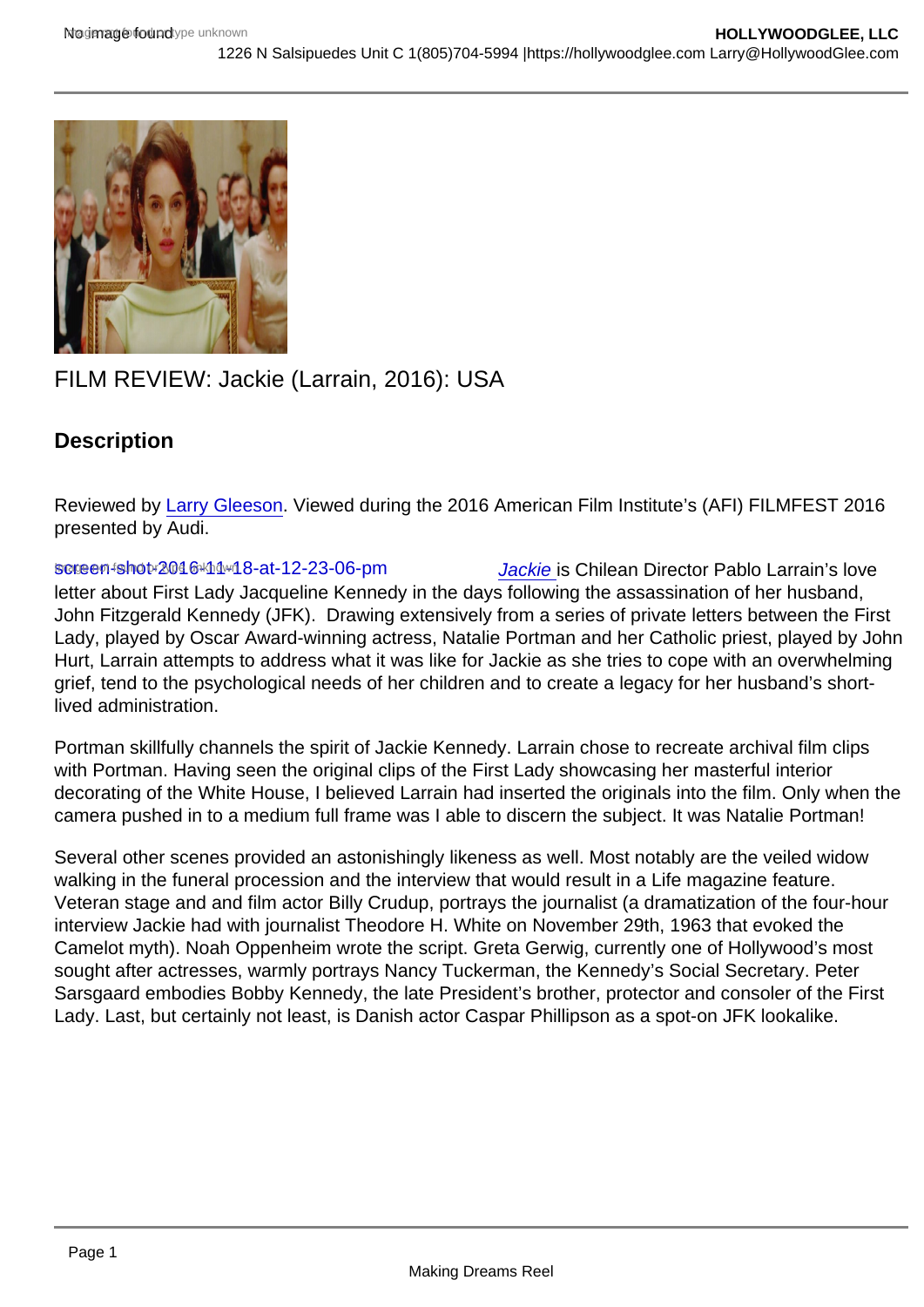Most people know the story of the Kennedy assassination and some are familiar with the Kennedy Administration and the Camelot myth. What most people are not aware of is what a thirty-four year-old Jackie Kennedy experienced in the moments and days after the fateful day in Dallas and her need to secure her husband's historical legacy. After watching Jackie, and seeing Mrs. Kennedy retrieve the portion of the President's brain matter from the trunk of the convertible and place it back inside the gaping hole on the left side of his skull, I realized magnitude and scope of her love.

I believe this is what Larrain had in mind as he created Jackie. Intensely private, the world knew very little of Jackie Kennedy's private life despite her immense popularity as a public figure. Photographed as much as almost any woman in the 20th century, Jackie emanated style and sophistication and evoked desire becoming known simply by her first name.

Larrain poses questions of how she must have felt in those days following the assassination. She became a queen without a crown. Her throne and her husband had been taken from her. Showing undaunted courage and concern for her husband's legacy, she fought despite the challenges and obstacles placed in her way. Admittedly, most will probably never know exactly what was going through her mind and what feelings she was experiencing in their entirety during these days. Nevertheless, Larrain weaves together an extraordinary narrative that attempts to piece together a brief moment in time that became the genesis of Camelot and the Kennedy Administration. Highly recommended.